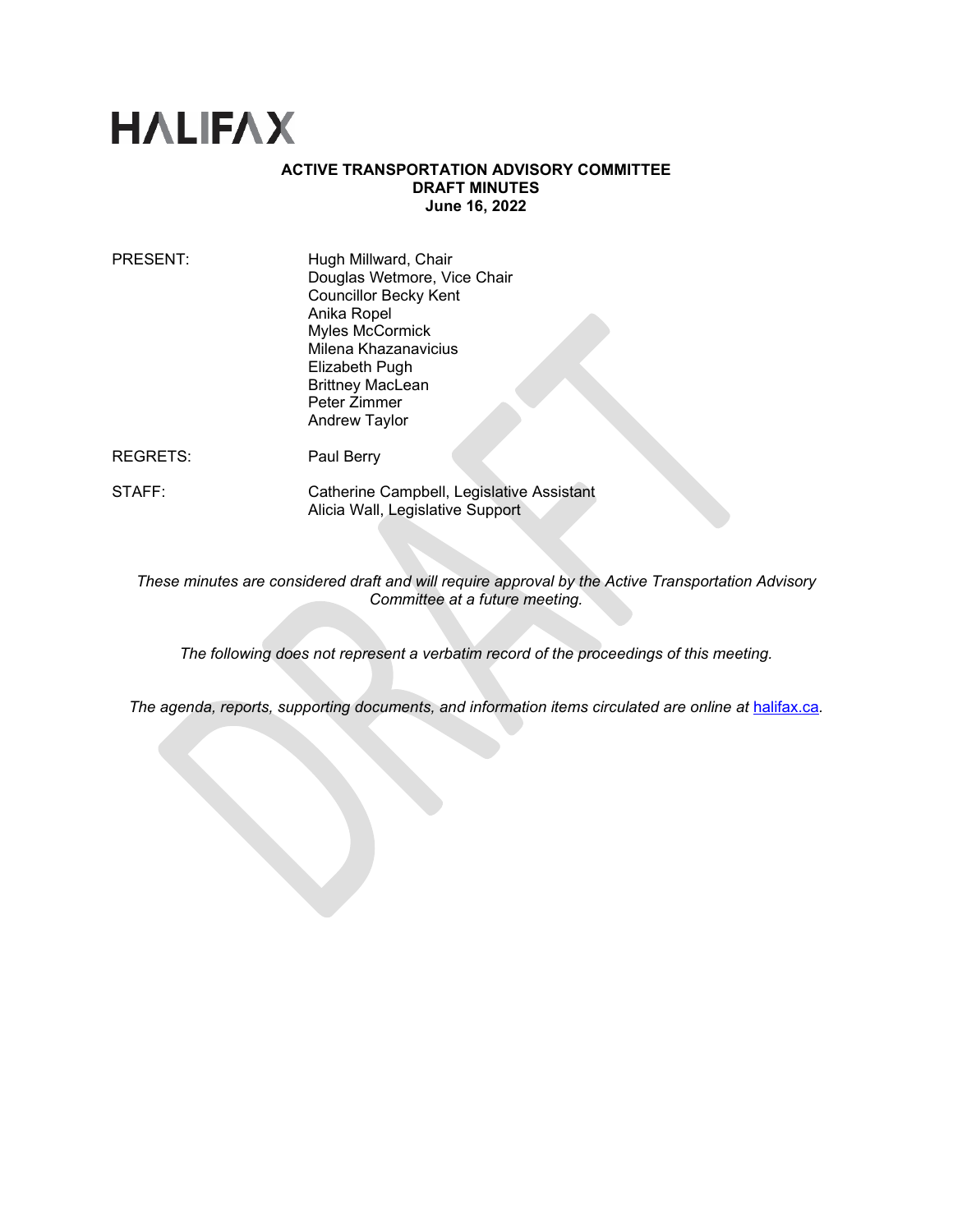*The meeting was called to order at 4:32 p.m., and the Committee adjourned at 6:16 p.m.*

# **1. CALL TO ORDER AND LAND ACKNOWLEDGEMENT**

The Chair called the meeting to order at 4:32 p.m. and acknowledged that the meeting took place in the traditional and ancestral territory of the Mi'kmaq people, and that we are all treaty people.

# **2. APPROVAL OF MINUTES – May 19, 2022**

MOVED by Milena Khazanavicius, seconded by Elizabeth Pugh

# **THAT the minutes of May 19, 2022 be approved as circulated.**

# **MOTION PUT AND PASSED.**

# **3. APPROVAL OF THE ORDER OF BUSINESS AND APPROVAL OF ADDITIONS AND DELETIONS**

Additions*:* 

- Item 9.1.2 Staff Update on Projects and Plans
- Information Item 1 Navigating Built Environment Obstacles with Low/No Sight

Deletions*:* None

MOVED by Douglas Wetmore, seconded by Peter Zimmer

# **THAT the agenda be approved as amended.**

# **MOTION PUT AND PASSED.**

**4. BUSINESS ARISING OUT OF THE MINUTES – NONE**

- **5. CALL FOR DECLARATION OF CONFLICT OF INTERESTS NONE**
- **6. CONSIDERATION OF DEFERRED BUSINESS NONE**

#### **7. CORRESPONDENCE, PETITIONS & DELEGATIONS**

**7.1 Correspondence – None**

**7.2 Petitions – None**

#### **7.3 Presentation**

# **7.3.1 Woodside-Shearwater Active Transportation Plan**

The following was before the Committee:

• Presentation from WSP Engineering Services

Courtney Pyne, Traffic and Transportation Engineer, WSP Engineering Services presented to the Committee speaking to the proposed Woodside-Shearwater Active Transportation Plan, project challenges, design options and the ongoing public engagement.

# **8. INFORMATION ITEMS BROUGHT FORWARD – NONE**

#### **9. REPORTS**

#### **9.1 STAFF**

# **9.1.2 Staff Update on Projects and Plans**

Siobhan Witherbee, Active Transportation Planner, provided updates on HRM's Active Transportation projects.